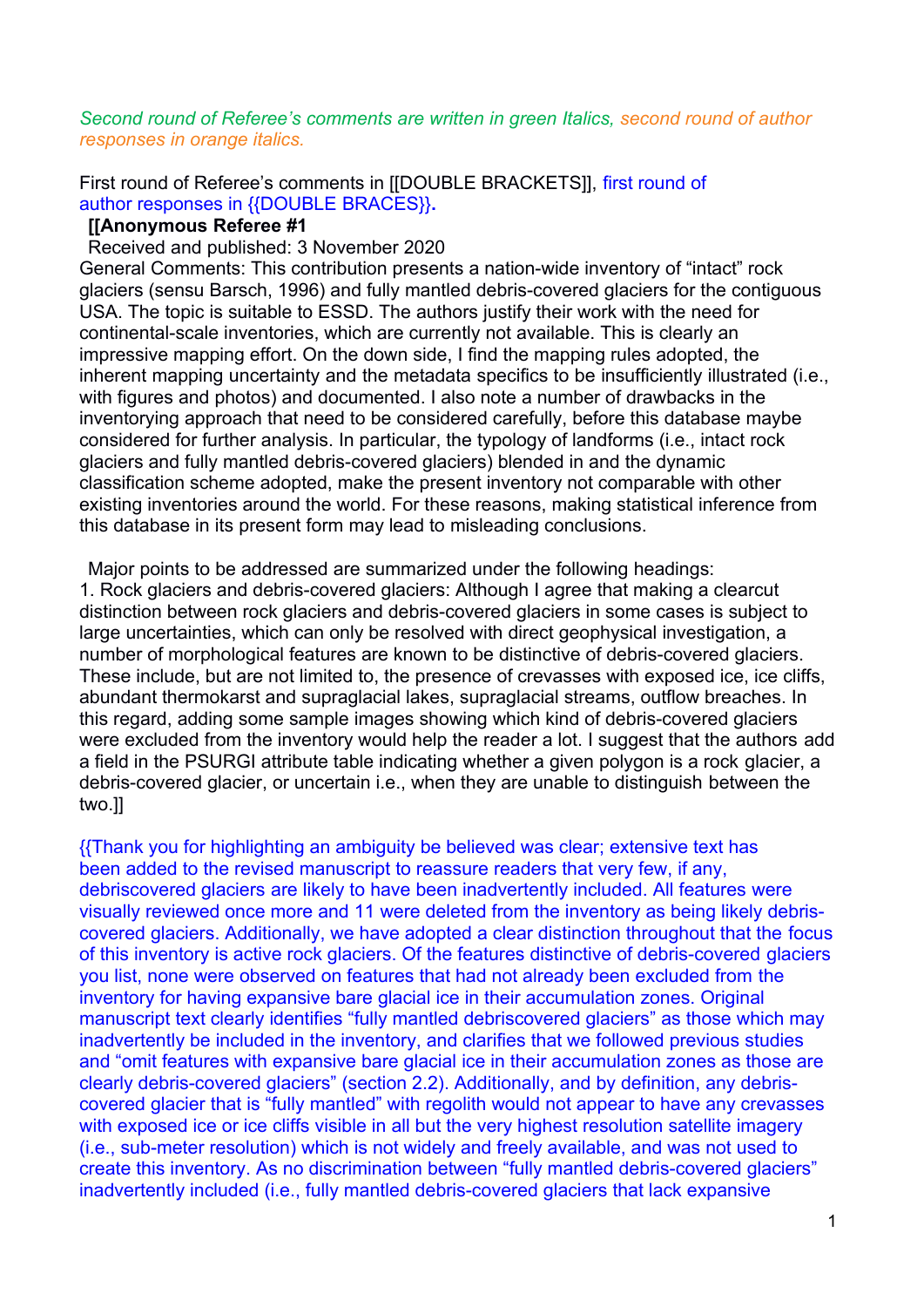surfaces of exposed ice in their accumulation zones or obvious supraglacial lakes/streams) can be confidently made though surface analysis alone given data limitations, no additional attribute data will be added. The operative term in describing how we addressed "ambiguous" debris covered glaciers is "fully mantled", and hopefully that is made clear in the revised text.}}

# *I am happy with such changes, thank you for addressing this point in the revised manuscript.*

[[2. Degree of activity classification scheme: The dynamic classification scheme adopted in PSURGI subdivides intact rock glaciers into three classes: highly, intermediately, and minimally active. This approach makes PSURGI not immediately comparable with most of existing inventories around the world, which discriminate intact rock glaciers into inactive (i.e., no front movement) and active landforms (Barsch, 1996).

Recent mapping tests in Northern Tyrol have shown that distinction between active and inactive rock glaciers is subject to high uncertainty, and that inactive rock glaciers (those that supposedly should move more slowly) displayed large disagreement among a pool of international, experienced mappers (Brardinoni et al., 2019). In this context, subdividing intact rock glaciers into three categories (as opposed to the classical two) appears unreliable. Along these lines, PSURGI approach to dynamic classification seems contradictory: on one hand it is stated that visual interpretation of imagery does not afford distinction between rock glaciers and debris-covered glaciers, on the other hand, this same procedure would allow to discriminate three subtypes of intact rock glaciers. I believe that this type of fine distinction could be achieved reliably only with the aid of InSAR technology. For the reasons outlined above, I suggest that the authors revert their dynamic classification scheme for intact rock glaciers to the classical one (i.e., active and inactive).]]

{{We believe this inventory can indeed be readily and directly compared with any other inventories that identify "active" rock glaciers, provided those inventories also took the care to either provide an "active/inactive" attribute in any spatial data made available, or discriminate "active/inactive" features in their statistical analysis. We believe all features included in the inventory to accurately be described as "active" (i.e., exhibiting at least some flow annually), and are unaware of a universally accepted non-zero movement threshold that discriminates "active" from "inactive" rock glaciers.

*It is important that the authors define what they mean by active, inactive and relict rock glaciers, providing reference to papers where such definitions are formulated. By far, the international reference for the qualitative visual classification of rock glacier degree of activity in inventories remains that consolidated in Barsch (1996). In there, authors will find what is meant by active (e.g., front downslope movement), inactive (no detectable front movement but vertical and/or downslope deformation possible on other parts of the rock glacier) and relict (no detectable deformation) rock glaciers, including thresholds of detectable motion, as well as vertical (e.g., subsidence) or downslope deformation (e.g., front motion). If the authors are not happy with Barsch (1996), they should provide alternative references applicable to regional, remotely-derived rock glacier inventories.*

*Please consider that the foremost application of rock glacier inventories lies in their ability to provide independent information on the spatial distribution of mountain permafrost, to test and refine existing permafrost maps or build new ones (e.g., Boeckli et al., 2012; Schmid et al., 2015). These studies, which rely on Barsch's classification*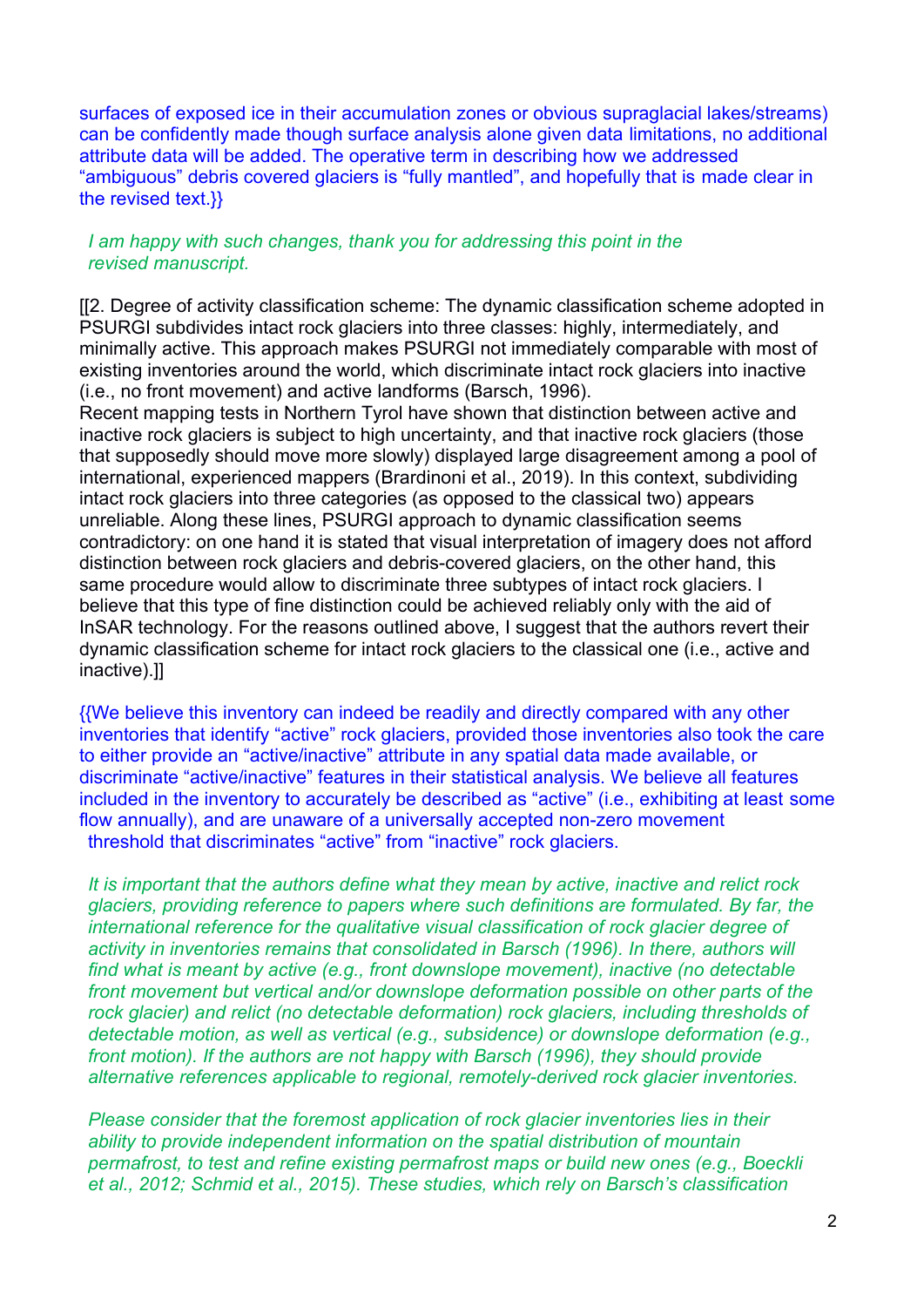*scheme, subdivide rock glaciers into intact (active and inactive) and relict. The former landforms suggest local permafrost occurrence and the latter exclude it. Following this logic, an inventory including active rock glaciers only, would not be able to serve this permafrost- oriented goal. This is fine, as long as the authors are willing to mention this limitation and consider adding reference to:*

*Boeckli L, Brenning A, Gruber S, Noetzli J. 2012. Permafrost distribution in the European Alps: calculation and evaluation of an index map and summary statistics. The Cryosphere 6(4): 807–820.*

*Schmid MO, Baral P, Gruber S, Shahi S, Shrestha T, Stumm D, Wester P. 2015. Assessment of permafrost distribution maps in the Hindu Kush Himalayan region using rock glaciers mapped in Google Earth. The Cryosphere 9(6): 2089–2099.*

*Thank you for the suggested references, all have been added. We have identified the definitions proposed by Barsch (1996) as those we employ and agree with, and have made specific reference to limitations of applying our active rock glacier inventory to validating permafrost area models as in Boeckli et al. 2012 and Schmid et al. 2015.*

Numerous widely-cited rock glacier inventories use a variety of classification systems containing anywhere from six classes to a single class; two classes is by no means a global standard, and among those that do use two classes the specific class definitions and classification rules occasionally vary to a degree precluding direct comparison from one inventory to another. We agree InSAR or equivalent technology would be necessary if our classification system was quantitative and attempted to estimate actual flow rates, but the three-class system we employ is purely qualitative, based primarily on prevalence of ridge and swale surface banding and oversteepened terminal and lateral slopes. Ridge and swale surface banding is widely accepted to be the result of differential flow rates (i.e., absent from rock glaciers that are not presently or recently flowing), while oversteepened terminal and lateral slopes are widely accepted to be the result of cementing by flow motivated by the deformation of interstitial ice. We agree that there is much uncertainty and disagreement with respect to classifying rock glaciers, and state as much numerous times throughout the paper, but believe that our threeclass system offers valuable flexibility to rock glacier researchers. Those more interested in active rock glaciers exhibiting the highest degree of classification certainty can focus on Class 1 features, while those more interested in probably currently active, though possibly recently inactive, rock glaciers and willing to accept a slightly lower degree of classification certainty can focus on Class 3 features.}}

*The new paragraph added in the introduction (lines 71-87) does not solve the classification question raised in the first round of review. In the new text, the term relict was replaced with inactive, as if these two were synonyms (i.e., line 72, but also in the last part of section 4.2: line 347). This is going to create confusion in the international audience.*

*Please state that PSUARGI does not include, for as much as possible, relict and inactive rock glaciers. In this context, it is important to corroborate inherent uncertainty in this kind of visual-based differentiation by referring to previous studies that have quantitatively evaluated and discussed this point, for example:*

*Schmid MO, Baral P, Gruber S, Shahi S, Shrestha T, Stumm D, Wester P. 2015. Assessment of permafrost distribution maps in the Hindu Kush Himalayan region using rock glaciers mapped in Google Earth. The Cryosphere 9(6): 2089–2099.*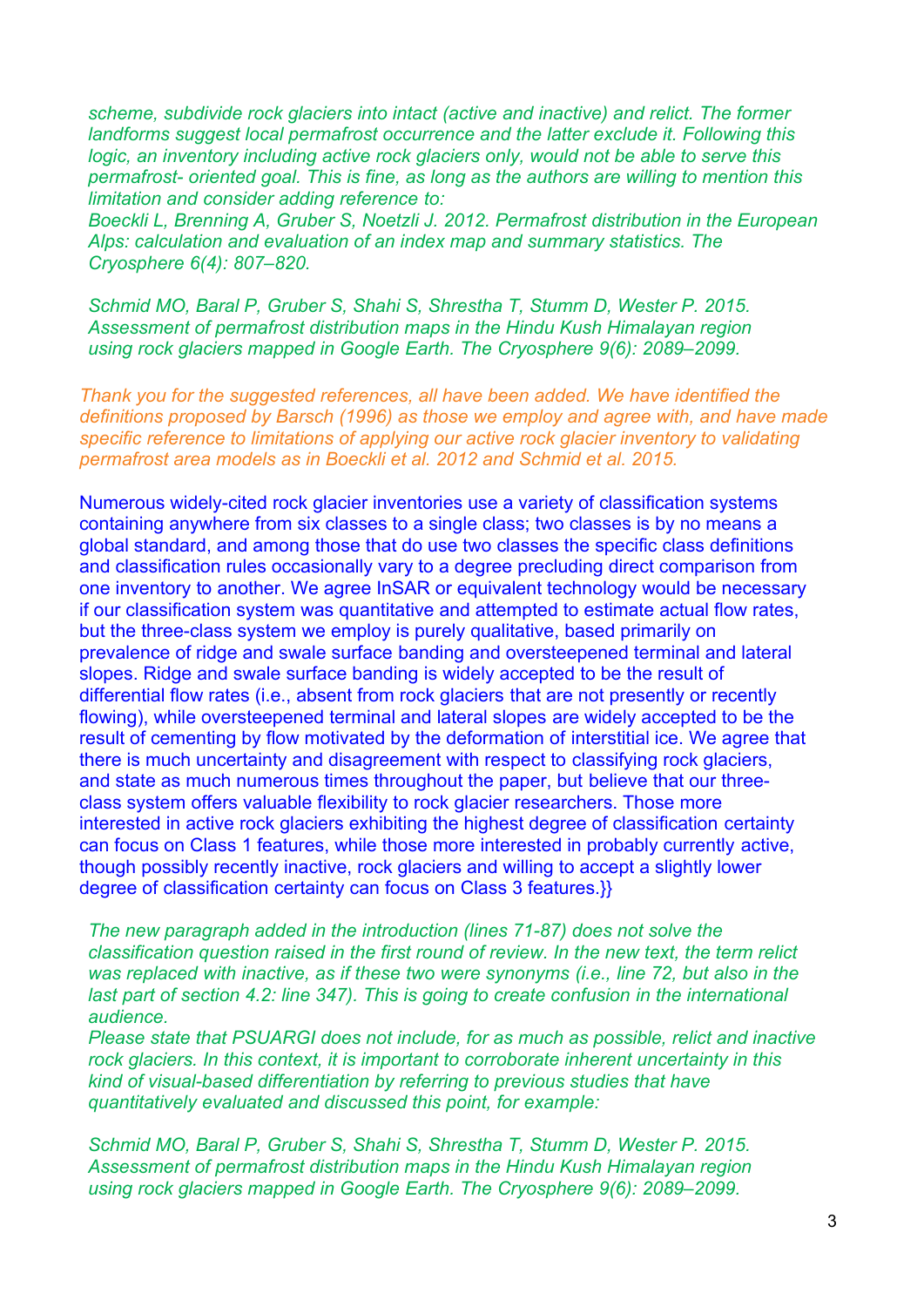*Brardinoni F, Scotti R, Sailer R, and Mair V. 2019. Sources of uncertainty and variability in rock glacier inventories. Earth Surface Processes and Landforms, 44, 2450-2466.*

## *On the question of PSUARGI classification of active rock glaciers into three subclasses, please see also reply to detailed comment further down in this review.*

*Thank you for the suggested references, all have been added. Throughout the manuscript we have repeatedly stressed that we only attempted to inventory active rock glaciers, and deliberately sought to exclude both inactive and relict rock glaciers. We have made very clear what definition of "active" we employ, and exactly how we identified them based on specific features not generally present on inactive or relict rock glaciers. As all rock glacier researchers well understand, no two image analysts will ever perfectly agree in their interpretation of aerial imagery and subsequent classification of rock glaciers identified. We have repeatedly stressed that certainty in rock glacier classification can only be attained through detailed field investigation, but have laid out a clear methodology that agrees with numerous other inventories for discriminating active rock glaciers from both inactive and relict rock glaciers. As you well know, and as in many of the references you have suggested and we have included also attest, discriminating between inactive and relict rock glaciers from aerial image classification alone is virtually impossible. Given the clarity and specificity of the characteristics of the active rock glaciers included in the inventory, and the numerous direct statements that we deliberately exclude inactive and relict rock glaciers, we do not see the need to add copious additional text defining types of rock glaciers explicitly not included in the inventory. Readers of this paper, and those who use the geospatial inventory, will not be confused by any inadvertent conflation of inactive and relict rock glacier definitions because the inventory quite explicitly only includes well defined, and confidently identifed, active rock glaciers.*

[[3. Completeness: The question of inventory completeness is only brushed upon. A similar large-scale inventory should be coupled by a systematic testing on the variability and uncertainty among mappers involved in the inventory. For example, Google Earth Imagery, when not complemented by LiDAR-derived hillshades and high-resolution orthophoto mosaics has been shown to yield incomplete rock glacier detection, especially due to poor distinction between adjacent coalescing lobes (Brardinoni et al., 2019). In this context, the question of complex multi-lobe (or polymorphic) rock glaciers and the way in which these morphologies were mapped is not addressed. No example was provided. Any geomorphologist familiar with rock glacier mapping is aware of the inherent uncertainties associated with an inventory, yet the authors depict PSURGI as greatly accurate. Please consider tuning down some sentences in that section.]]

{{As in the paper you reference, the systemic testing of classification variability we performed (Section 4.2) showed slightly less agreement among analysts from most active to least active features, but just as in the paper you reference, the systemic testing of classification variability we performed showed broad agreement for all three feature classes. Additionally, our inventory was compared to three other smaller regional inventories and showed high levels of agreement with each of them. We agree LiDARderived DEMs would likely increase the accuracy of this inventory, but LiDAR is not available for the vast majority of the study area. Text has been added to the manuscript to describe how we addressed multi-lobate rock glaciers (i.e., we link distinct accumulation zones to distinct rock glaciers), though it is worth noting that there is little agreement among rock glacier researchers on which features to focus on when classifying multilobate rock glaciers, or exactly when two adjacent lobes with a common accumulation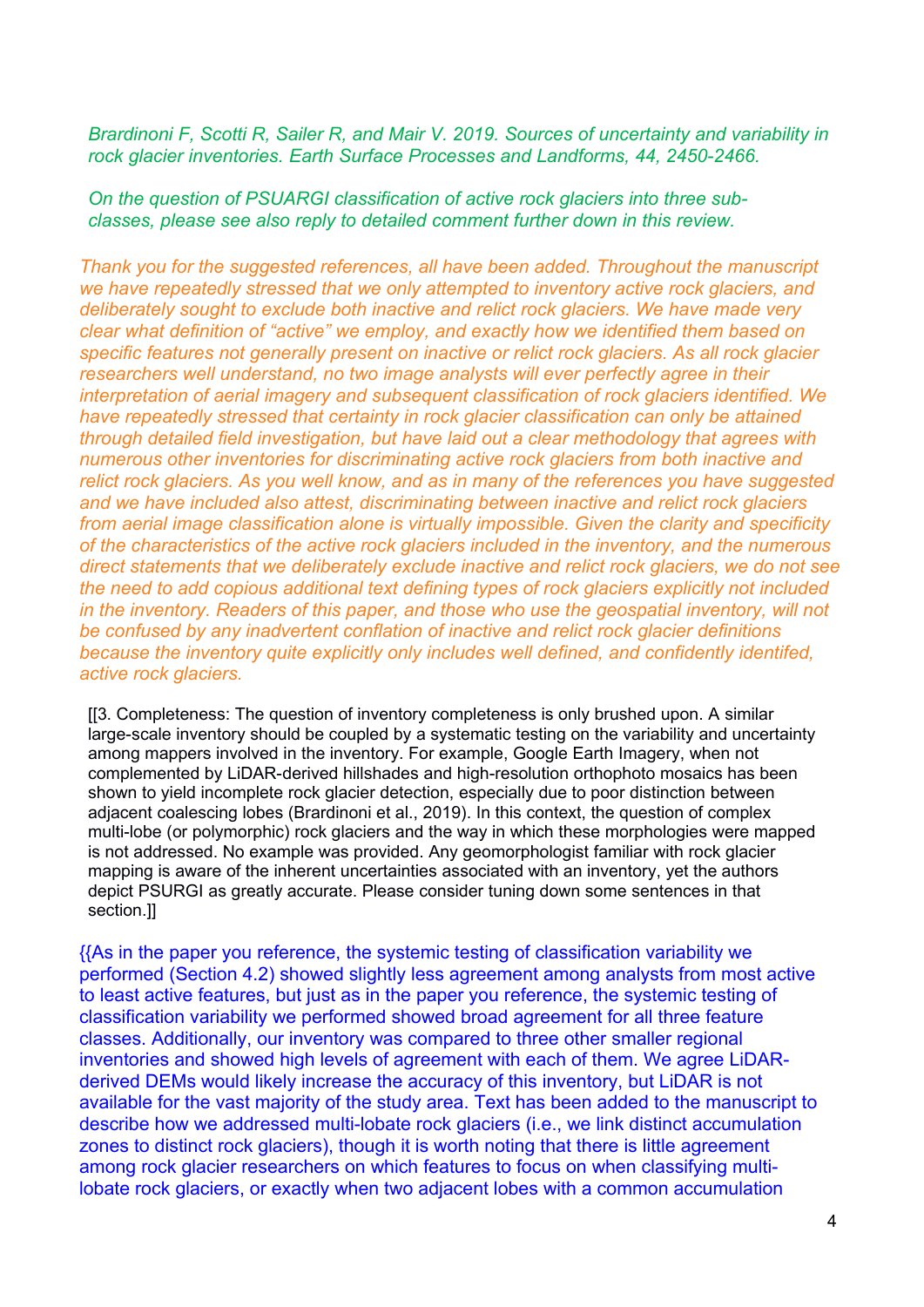zone should be considered two distinct rock glaciers. We are uncertain exactly which section you are referring to in your request that we "tune down some sentences in that section", but both the comparisons to other regional inventories and the comparisons to classifications between analysts support the conclusion that our active rock glacier inventory is indeed quite accurate. Regardless, additional text has been added to revised manuscript to further clarify uncertainties and limitations.}}

*Thank you for adding more text on this point. As per previous comment, clarifying what is intended by active, inactive and relict will help comparison with prior studies conducted in section 4.2 (i.e., Janke, 2007; Millar and Westfall, 2008; Liu et al., 2013).*

### *In lines 348-350, the authors state:*

*"The 2013 California study (Liu et al., 2013) reported 67 "active" rock glaciers, a subset of features identified in the 2008 study and the category in that study most similar to our Class 1 classification criteria, while we identified 88 active rock glaciers in largely the same study region."*

*I see a count difference of 21 units between PSUARGI and those mapped by Liu et al., 2013. Please clarify.*

*As per prior comment, making direct reference to existing studies that have documented operator-based uncertainty will be useful for providing broader international context to section 4.2.*

*Like many other widely cited and well received rock glaciers inventories that do not use the active, inactive and relict classes, neither Liu et al. 2013 nor Millar and Westfall 2008*  employed that classification scheme. Hopefully the IPA rock glacier action group, or some *other body, will be able to provide the rock glacier research community with widely accepted guidelines for rock glacier inventories, but in recent decades through today, the active, inactive and relict classes are far from universally employed. As previously noted, numerous widely-cited rock glacier inventories use a variety of classification systems containing anywhere from six classes to a single class. With regards to comparison to Liu et al., we believe fewer rock glaciers were identified in that study because the main identification tool (InSAR) has numerous limitations based on speed, size and orientation of the primary rock glacier flow vector relative to the satellite sensor orientation, as described in that paper. We have added numerous citations to Brardinoni et al. 2019 to highlight uncertainty, as well as previous citations that also make the same point.* 

[[4. Rock glacier delineation (mapping rules): No specific description of the mapping rules applied in PSURGI is provided, and only vague wordy descriptions are given. For example, one of the most problematic issues when delineating a rock glacier polygon is typically represented by the extent of the rooting zone, which borders the upper end of a rock glacier. In the manuscript, I could not find which mapping rule has been applied to delineate the upper end of rock glaciers and exclude the rooting zone (assuming this was excluded from the mapped polygons). In Figure 1, class 2 example, the upper end of the polygon cuts across flow lines, following no apparent discontinuity in curvature or roughness. Was the mapping confidence consistent across the entire perimeter of this polygon? Overall, the three examples provided in Figure 1 do not struck me for being indicative of accurate mapping. Please add more examples and/or refine the outlines of the current ones.]]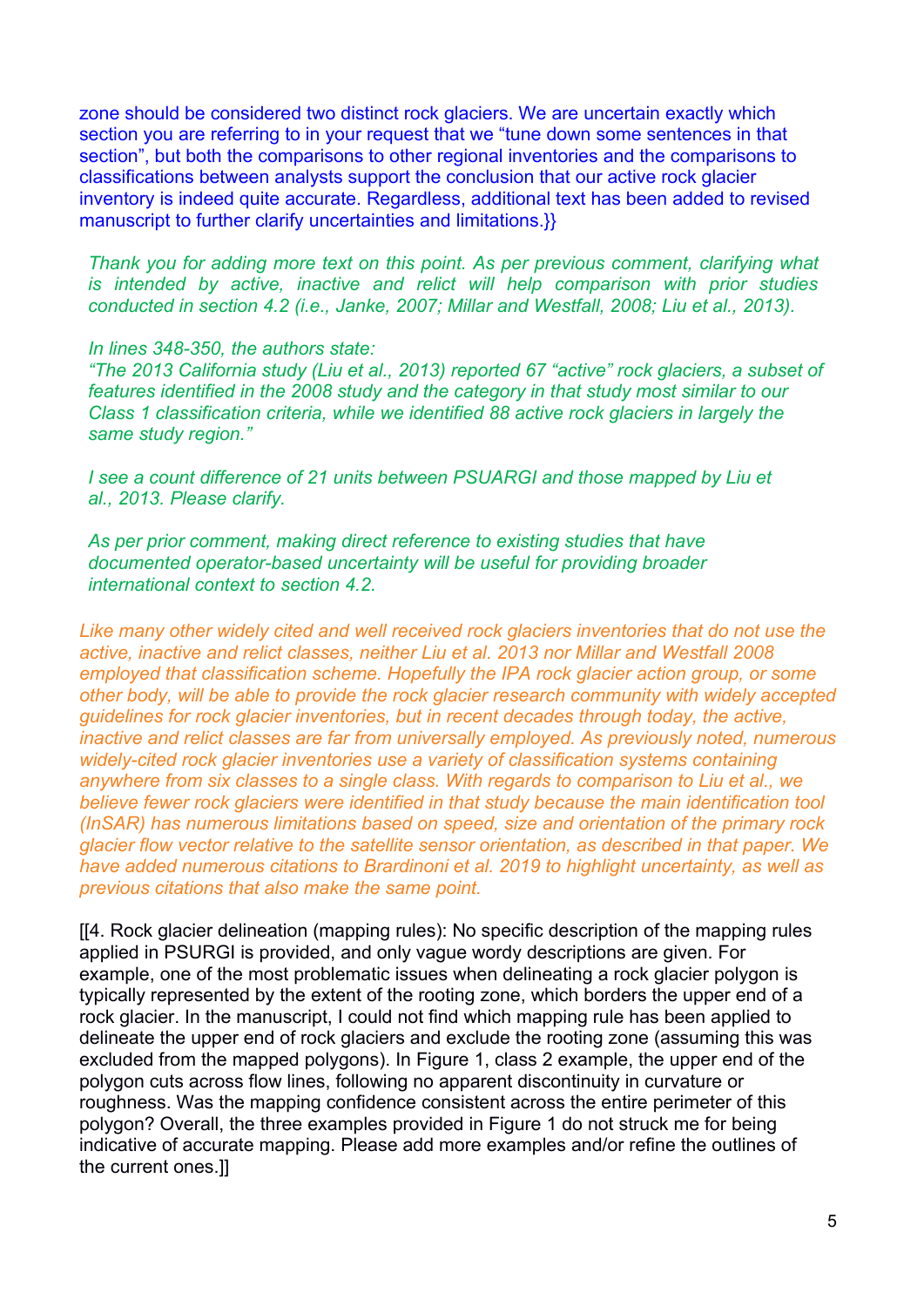{{Since the three-class system we employ is purely qualitative, the mapping rules are also qualitatively described (Section 2.2). Despite your characterization of these mapping rules as "vague", these were the same rules described verbatim to the five independent analysts who systemically, and in isolation, tested our classification rules, which resulted in broad agreement between analysts for all three classes. With respect to rooting zone extents, we focused on sharp changes in slope, "from the steep slopes of exposed bedrock and unconsolidated talus in the rock glacier accumulation zone to the more gentle slope of the main body of the ice-thickened rock glacier". Text has been added to the manuscript to describe identification of upper rock glacier boundaries where exposed bedrock was not present as less confidently delineated than sharp lateral and terminal boundaries. The Class 2 example boundary in original Figure 1 (updated to Figure 2) does not cross any flow lines. Copious flow lines, which generally trend perpendicular to the fall line, are visible at the lower end of the rock glacier, but none are visible at the upper end. These three examples are broadly representative of the three inventory class delineations overall and will not be edited or replaced.}}

*Up to the authors. Any reader will be able to make her/his own personal judgement on outlining accuracy based on the examples provided in Figure 2. In both class-2 examples provided, the polygon outline cuts across flow lines. Flow lines in a rock glacier are those indicating the (current or former) downward direction of debris transfer operated by creep, from the rooting zone towards the front. Lines transversal to the flow form the so-called ridge and furrow topography.*

*Again, we disagree that any of the polygon outlines in Figure 2 cross any flow lines, and absent specific annotations are unable to identify your assertion that they do. In Figure 2 the same rock glaciers and polygon outlines are shown in plan view (top) and oblique upslope view (bottom); there is only one example for each class. Assuming you are referencing talus*  to the north of the class 2 example (above the rock glacier in plan view, to the right of the *rock glacier in oblique upslope view), it was deposited by rock slides, not by downslope creep.* 

[[5. Metedata: A database submitted for publication should come with well-documented metadata, including; i) A list of attributes in table format (i.e., the attribute table in the shapefile includes the dynamic classification only). ii) a list of complementary imagery used other than Google Earth Pro (i.e., currently the authors state the following in lines 83-85: "... supplementing with other plan-view imagery imported into ArcMap 10.4 when Google Earth Pro imagery was unsuitable due to cloud cover or other issues."]]

{{Shapefile attributes have been added, and a descriptive attribute table has been added to the revised manuscript. Citation of additional plan-view imagery used has been added to the revised manuscript.}}

#### *I think this was a key limitation of the original submission. Thank you for making available a complete list of rock glacier attribute.*

#### [[Specific Comments:

Title: considering the nature of the inventory, the title of the paper should acknowledge the inclusion of (intact) rock glaciers and fully mantled debris-covered glaciers.]]

{{Manuscript title, and text throughout revised manuscript, has been updated to reflect our focus on active rock glaciers. Considering the original text explained omission of "features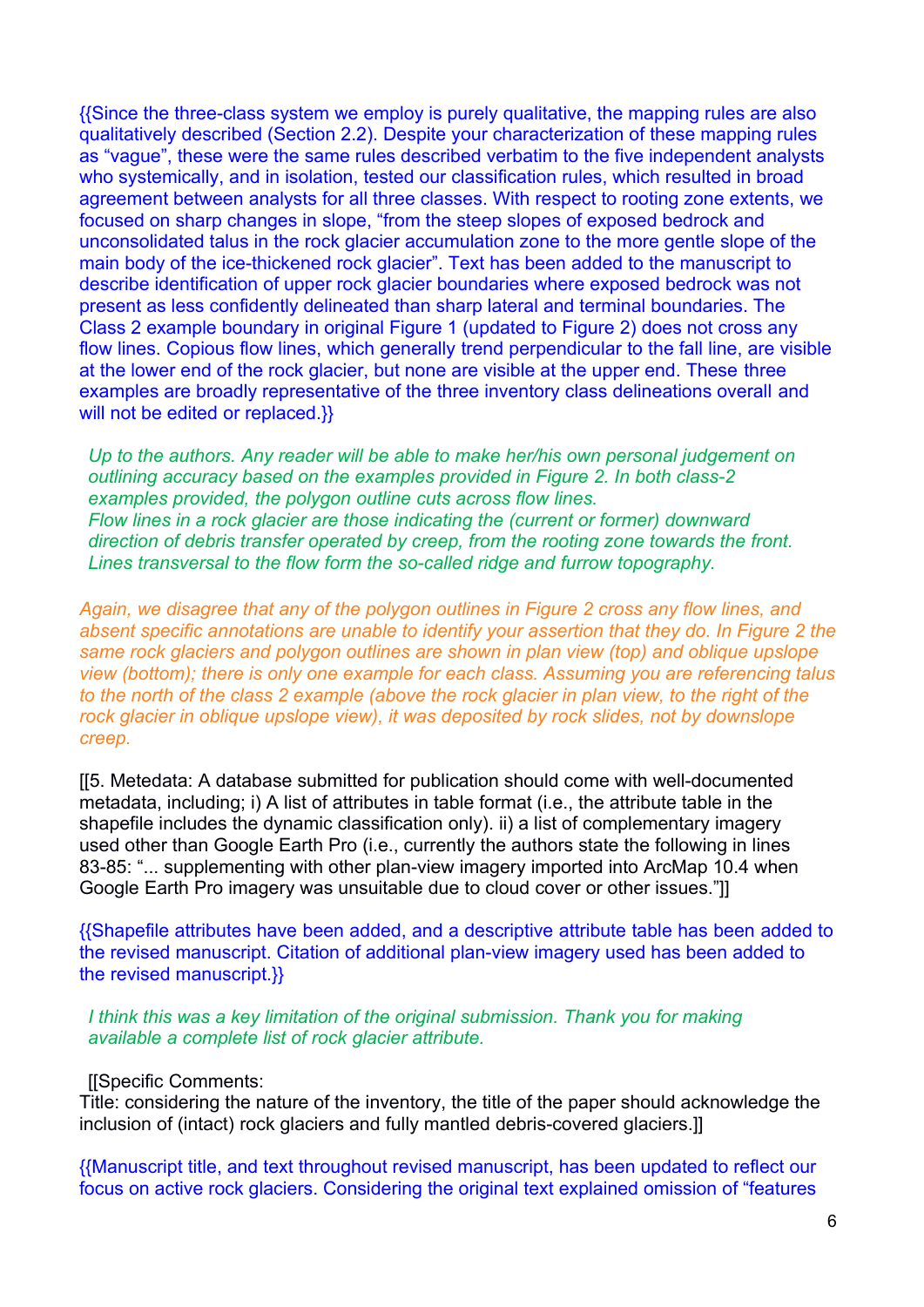with expansive bare glacial ice in their accumulation zones as those are clearly debriscovered glaciers", and the lack of supraglacial lakes or streams observed on remaining features retained, we are confident that very few "fully mantled debriscovered glaciers" were included in the inventory. Regardless, extensive additional text added throughout the revised manuscript to make our attempts to exclude "fully mantled debris-covered glaciers" even more explicit. Referencing "debris-covered" glaciers in the title when the relevant caveats are discussed numerous times in the manuscript does little to assist the intended audience, and we are confident that very few debris-covered glaciers are likely to have been inadvertently included. Given no further discrimination between the "fully mantled debris-covered glaciers" that may have been inadvertently included (i.e., those with no visible crevasses, ice walls, exposed glacial ice, or supraglacial lakes/streams) and active rock glaciers can be confidently made through surface analysis alone given data limitations, and no attribute data will be added.}}

# *Thank you for addressing this question.*

[[Lines 23-25: "Two lesser known components of the montane cryosphere are rock glaciers and debris-covered glaciers, though presently there are no widely accepted formal definitions of either feature type that can be used to universally and unambiguously discriminate the two for all purposes"

In my opinion, this approach leads to confusion. The statement is not supported by any reference and discounts decades of research focused respectively on debris-covered glaciers and rock glaciers. It is more fair to say that there are widely accepted definitions of rock glaciers and debris-covered glaciers, and that a minority disagrees.]]

{{Extensive text has been added to revised manuscript to describe the subset of debris covered glaciers (i.e., those with no visible crevasses, ice walls, exposed glacial ice, or supraglacial lakes/streams) that may have inadvertently been included due to our inability to discriminate them from active rock glaciers based on aerial/satellite imagery alone. Text and citations have been added to the manuscript to briefly describe the widely accepted "continuum concept" of glaciers, rock glaciers and debris-covered glaciers, as well as the common transition of debris-covered glaciers to rock glaciers. We will have to agree to disagree about how widely accepted your preferred definitions of debris-covered glaciers and rock glaciers are since you do not provide them in your comments here, but we are unaware of any rock glacier researchers who reject the "continuum concept" as wholly without merit. We agree that distinctions occasionally can, and when possible should, be made between rock glaciers and "fully mantled debris-covered glaciers" (i.e., those with no visible crevasses, ice walls, exposed glacial ice, or supraglacial lakes/streams), but such distinctions can only be confidently made with detailed field surveys (e.g., coring, GPR, etc.), cannot be made using manual aerial/satellite image classification, will ultimately come down to semantics based on internal ice fraction and arrangement, and should not be a barrier to disseminating this active rock glacier inventory to the rock glacier research community.}}

*I did provide reference to definitions on rock glaciers by referencing to Barsch (1996), and follow up papers (i.e., Haeberli et al., 2006). I also did provide features that are known for differentiating debris-covered glaciers from rock glaciers in one of my other comments.*

*Please consider having a look at the website of the IPA (International Permafrost Association) action group on rock glacier inventories, hosted by the University of*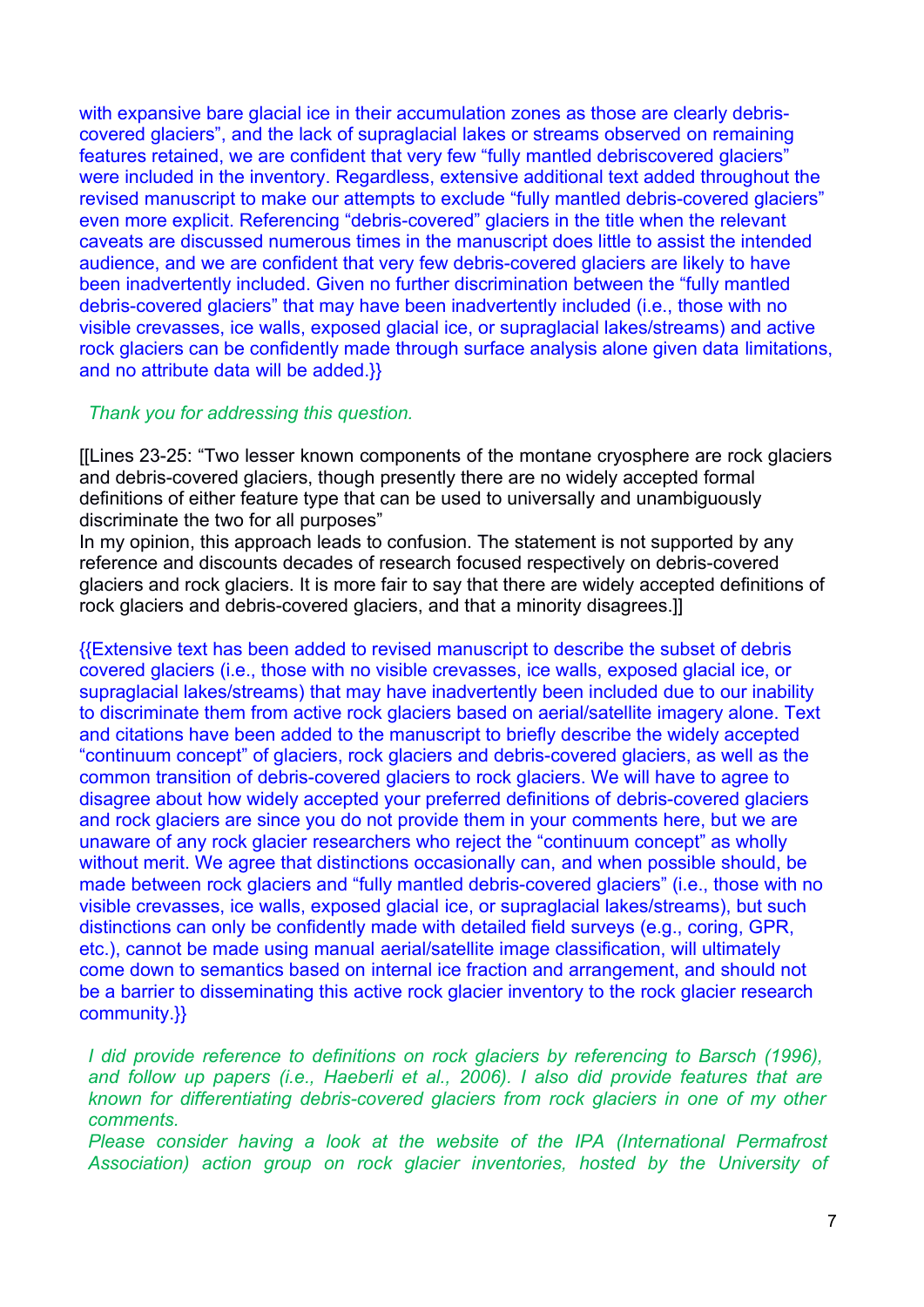*Fribourg. In there you will find Baseline concepts and guidelines, including updated definitions of rock glaciers and morphological differences with debris-covered glaciers.*

## *https:/[/www.unifr.ch/geo/geomorphology/en/research/ipa-action-group-rock-glacier/](http://www.unifr.ch/geo/geomorphology/en/research/ipa-action-group-rock-glacier/)*

*We have included the Barsch reference at your suggestion (Haeberli 2006 was already cited several times), but cannot identify any meaningful or significant differences from definitions put forth in references you suggest and the definitions used in our last submission. We believe the detailed descriptions of what we consider to be an "active" rock glacier, and the steps employed to identify them and discriminate them from inactive and relict rock glaciers, agree well with the definitions used by the wider rock glacier research community. We*  appreciate the work of the IPA action group on rock glaciers and wish them success in their *efforts to standardize rock glacier inventory methods, but hope you can see the value of our inventory which was completed well before the action group was ever convened.* 

[[Lines 37-38: "Fully debris-covered glaciers are indistinguishable from the more traditionally defined rock glaciers through surface analysis alone". Please try to support similar clearcut statements with references and illustrative examples (i.e., figures).]]

{{We have added considerable clarifying/qualifying text to the passage you referenced, but the original point remains relevant and unchanged: fully mantled debris-covered glaciers (i.e., those with no visible crevasses, ice walls, exposed glacial ice, or supraglacial lakes/streams) are, in most cases, very difficult, if not impossible, to confidently discriminate from active rock glaciers through surface analysis alone.}}

# *Thank you for addressing this point.*

[[Lines 41-42: "The semantics of classifying these two cryospheric feature types is occasionally debated, but is not something we seek to resolve with this inventory (Clark et al. 1998, Potter 1972, Haeberli et al. 2006, Berthling 2011)." I think the question is way beyond semantics. I understand that you do not want to enter into this dispute, but there are a number of morphological attributes that in many instances should aid guiding distinction between rock glaciers and debris-covered glaciers. Merging rock glaciers and debris-covered glaciers in one database without any sort of morphological distinction represents a major limitation of this inventory.]]

{{We appreciate you comment, but fear you have drastically overestimated the number of debris covered glaciers that have been inadvertently included in our active rock glacier inventory. See our numerous responses above referencing imagery limitations with respect to confidently discriminating all "fully mantled debris-covered glaciers" (i.e., those with no visible crevasses, ice walls, exposed glacial ice, or supraglacial lakes/streams) from active rock glaciers, as well as extensive text expansion on this topic in the introduction of the revised manuscript. Again, we are confident that very few debris covered glaciers were included in the active rock glacier inventory.}}

*Thank you for clarifying this point. In the manuscript, there was no quantitative information through which I could guess the proportion of inadvertently misclassified rock glaciers.*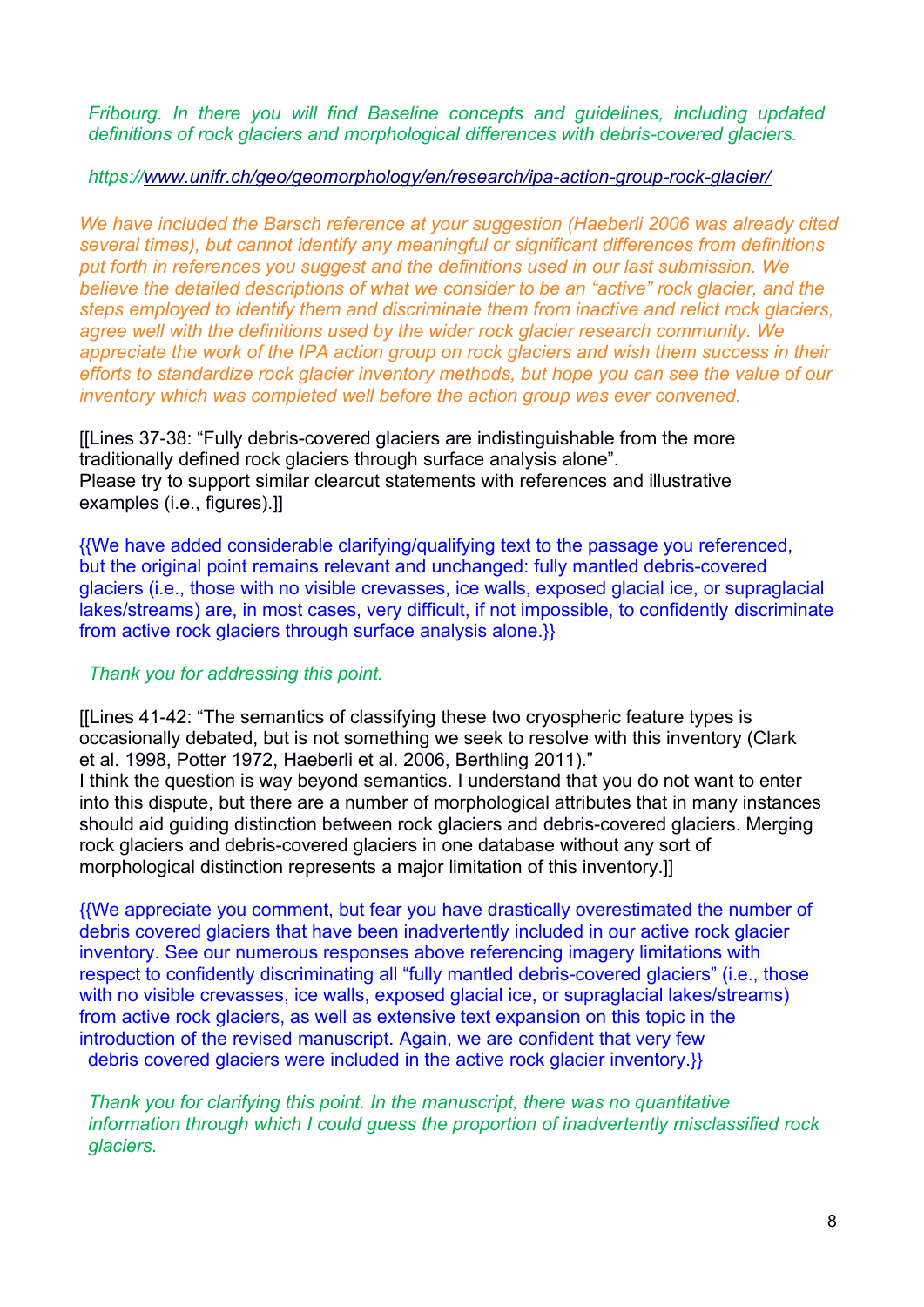[[Lines 131-134: "To partially address this ambiguity all features identified as rock glaciers were subsequently assigned to a three-tier classification system based on surface characteristics known to correlate with downslope movement motivated by deformation of the internal ice-rock matrix (Figure 1)."

Which would be the surface characteristics known to correlate with downslope movement? Please provide empirical data or reference to empirical publications showing such correlations. My impression is that by increasing the number of activity classes (three in this case), one is going to increase the degree of uncertainty. Please see my general comment #2.]]

{{Ridge and swale surface banding, commonly referred to as "flow banding", is widely accepted to be the result of differential flow rates and is highlighted in virtually every peer reviewed publication that focuses on rock glacier flow rates. We believe this correlation is patently obvious to any rock glacier researchers, our intended audience, but have added several citations to Section 2.2 to address the reviewer's concern. More flow banding indicates more flow, which in turn indicates higher levels of rock glacier activity. We are confident that all features included in the inventory can accurately be described as "active", and by providing additional qualitative information in the form of our our three-tired classification scheme we have added flexibility to future applications of the inventory. As demonstrated in our blind tests of classifications completed by numerous analysts, classification homogeneity is high across all three classes, but highest for Class 1 features. If readers wish to further analyze the inventory and only include those features with the very highest classification confidence, they can focus on Class 1 features. If readers wish to further analyze the inventory and are satisfied with slightly lower classification confidence, they can include all three classes of features.}}

*I thank the authors for their reply but I fear this is not going to solve the question I raised. This three-class classification scheme for active rock glaciers tends to read too much solely from visual inspection of optical imagery. Apparently, it makes difficult direct comparison with existing studies i.e., see last part of section 4.2, where the authors have to guess which PSUARGI class (1, 2 or 3) to consider against. For example, why do they compare PSUARGI Class 1 with "Active" rock glaciers in Janke (2008)? If PSUARGI included active rock glaciers only, then Janke's mapping should be compared with the combination of classes 1, 2 and 3.*

*As mentioned earlier in this review, without a better definition of how PSUARGI active rock glaciers compare to the three-part classical classification (active, inactive and relict), this inventory remains difficult to be considered in the broader international context.*

*Again, we assert that our three class system adds flexibility to future uses of the inventory as described in our initial response. We used our class 1 features when comparing to Janke 2008 because they are the class that was identified with methods that most directly accord with methods used by Janke to identify the "active" class. As described in our classification scheme, and a notion widely held in the rock glacier research community and described in numerous references cited, rock glacier activity is a continuum, not a simple binary. There will undoubtedly be some disagreement in the rock glacier research community on our classifications, as there are with classifications in all rock glacier inventories based solely on visual interpretation of aerial imagery, but the least amount of disagreement will undoubtedly be with our class 1 features. We believe our inventory can be compared, with minimal difficulty and high confidence, in international context to other rock glacier inventories that also identify "active" rock glaciers.*